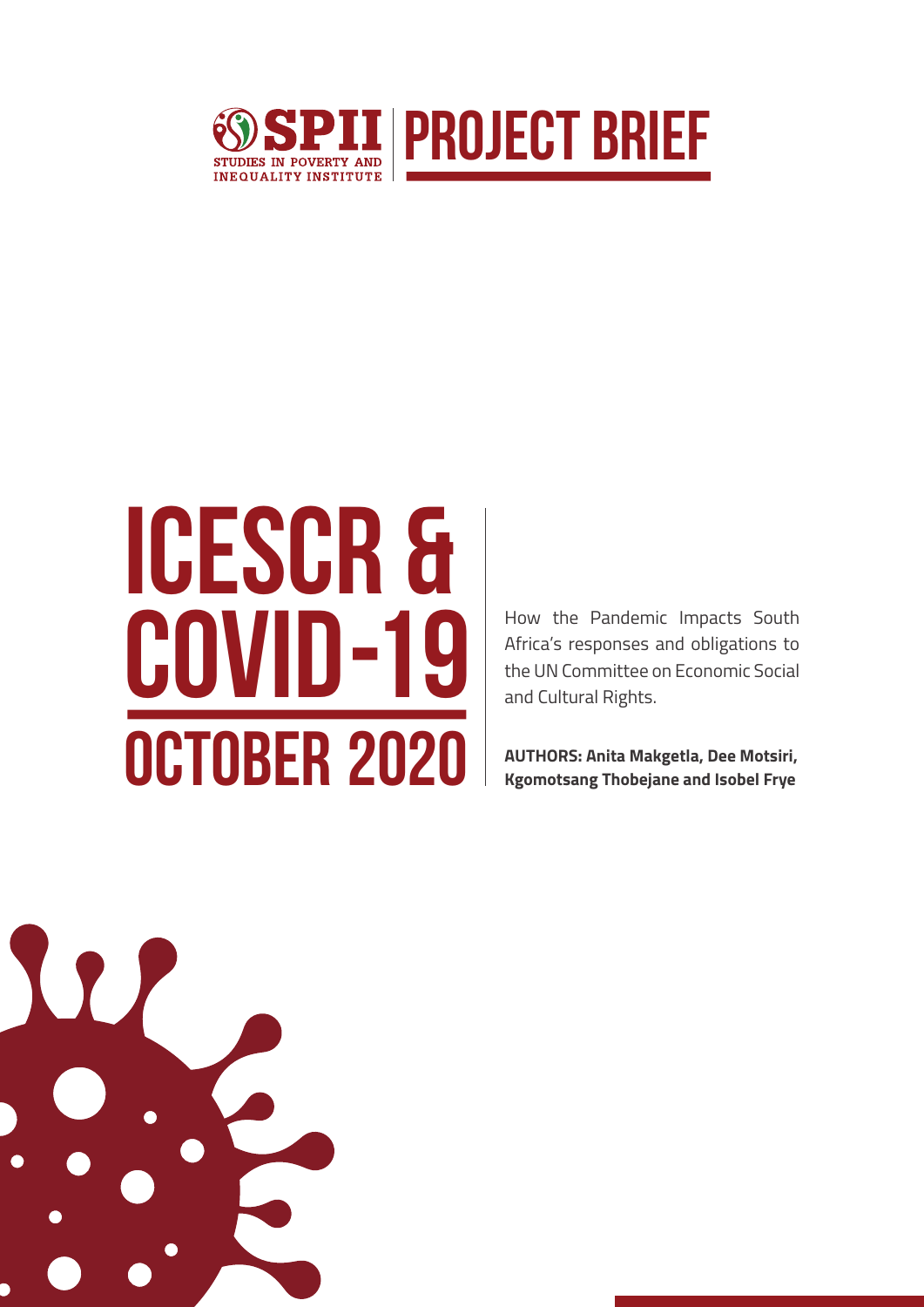## **WHAT IS THE ICESCR?**

The **International Covenant on Economic, Social and Cultural Rights (ICESCR)** is a crucial multinational treaty that was adopted by the UN General Assembly in 1976. It ensures the **socio-economic** and **cultural rights** of all people and requires **signatory states (State Parties)** to actively protect and provide for those rights .

#### **ICESCR IS MADE UP OF 31 ARTICLES SPLIT INTO 5 PARTS:**

- Part 1: Establishment of the right to self determination.
- **Part 2:** Explanation of the concept of progressive realisation as well as refinement of the limitations that may be permitted in relation to said rights.
- Part 3: The rights covered by ICESCR, namely the right to work, the right to social security, the right to family life, the right to an adequate standard of living, the right to health, the right to education, and the right to take part in cultural life.
- **Part 4:** Explanation of the reporting, monitoring and recommendation processes.
- Part 5: Explanation of the processes of ratification, amendments to ICESCR and the timeframes in which they come into effect.

The body that oversees ICESCR is the Committee on Economic, Social and Cultural Rights (CESCR). Made up of 18 experts from around the world<sup>2</sup>. CESCR receives and assesses reports from States Parties who have ratified ICESCR. State Parties submit reports to CESCR, vis-à-vis the UN Secretary General, on their progress in delivering on socio-economic and cultural rights. Along with States Parties' reports, CESCR welcomes reports and inputs from Civil Society organisations (CSOs) to give as clear a view of the state of said rights in their country.

#### **SOCIO-ECONOMIC RIGHTS IN SOUTH AFRICA AND THE CONSTITUTION**

South Africa can proudly claim one of the most progressive<br>Constitutions in the world. The comparatively recent drafting of South Africa's Constitution in 1996 meant that widely adopted international rights treaties, like ICESCR, had an obvious influence on its drafting<sup>3</sup>. Because of this most of the rights protected by ICESCR are covered by the Bill of Rights in chapter 2 of the Constitution<sup>4</sup>. The two rights that are not explicitly included are the right to an adequate standard of living and the right to work.

The current overarching development policy constructed by the South African government is the National Development Plan (NDP)<sup>5</sup>. The key aims of this policy are the reduction of the country's high levels of poverty and the levelling out of inequality by the year 2030<sup>6</sup>. Through the NDP, government seeks to coordinate the many relevant government departments with the goal of attaining 14 medium-term outcomes that will materially aid in the elimination of poverty and inequality. These outcomes include goals that align with the meeting of key socioeconomic rights, including quality basic education, safety and security for all, decent employment, human settlements that meet their residents socio-economic needs, local governments that are reliable and effective, a public service that delivers on development goals, and an effective social security system<sup>7</sup>.

<sup>2</sup> Including Professor Sandra Liebenberg of Stellenbosch University's Law Faculty and Co-Director of the Socio-Economic Rights and Administrative Justice Research Project, who became the first South African nominated to CESCR in 2016

ICESCR & COVID-19: How the Pandemic Impacts South Africa's responses and obligations<br>to the UN Committee on Economic Social and Cultural Rights. to the UN Committee on Economic Social and Cultural Rights.

¹ https://www.ohchr.org/EN/ProfessionalInterest/Pages/CESCR.aspx

<sup>&</sup>lt;sup>3</sup> 2017 States Report to CESCR

⁴ https://www.gov.za/documents/constitution/chapter-2-bill-rights#7

⁵ States Report to CESCR

⁶ https://www.gov.za/issues/national-development-plan-2030

⁷ States Report to CESCR, page 11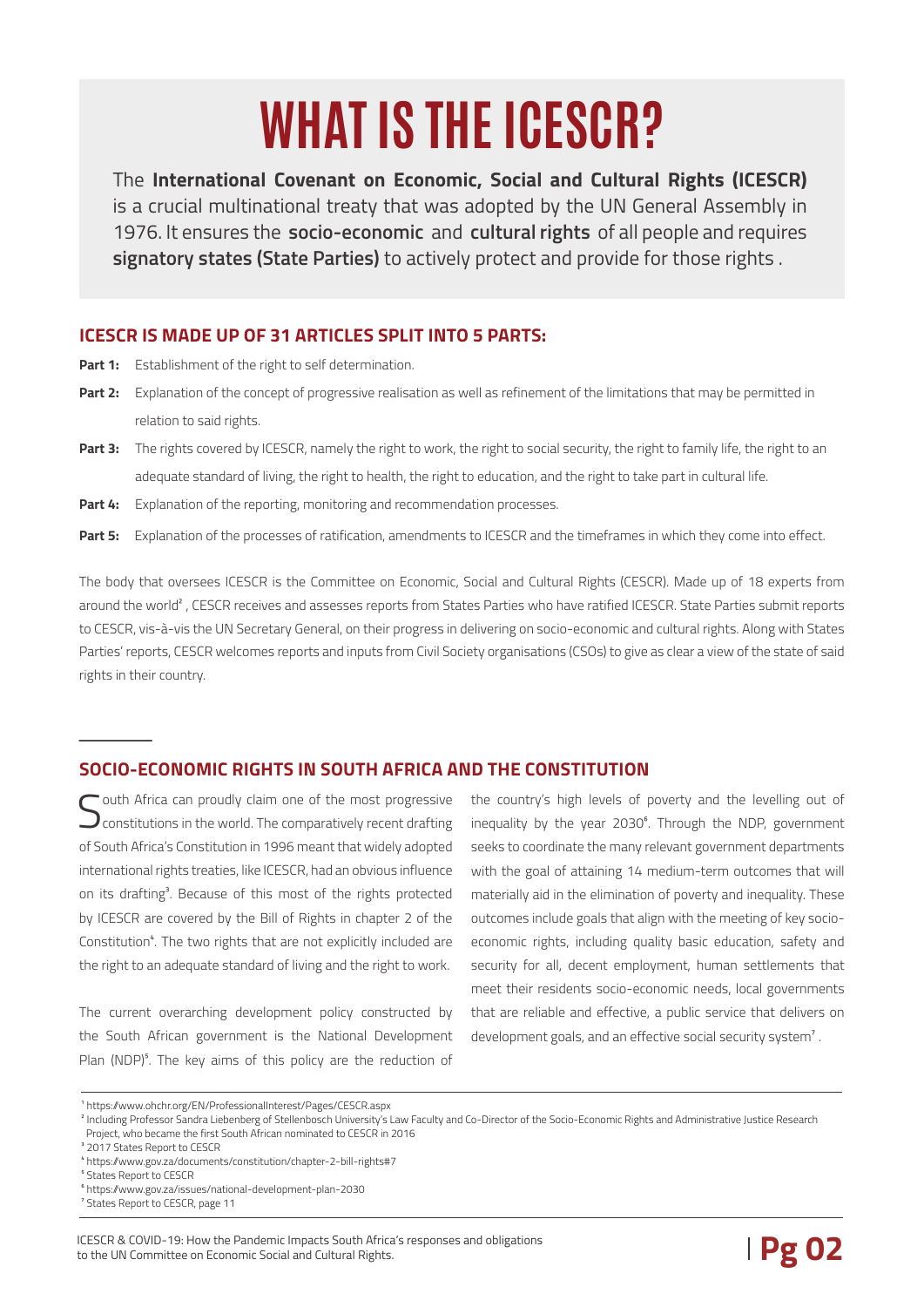In addition to these outcomes, the state has subscribed to the UN 2030 Sustainable Development Goals (SDGs) which they describe as providing a "shared blueprint for peace and prosperity for people and the planet, now and into the future". These goals include the elimination of poverty, hunger and inequality; access to quality education, clean water, sanitation, affordable and clean energy, decent work and more<sup>8</sup>.

Both the Constitution and the ICESCR that informed its drafting refer to the progressive realisation of socio-economic rights. The concept of progressive realisation acknowledges that states are obliged to use the maximum available resources it has to meet, as expeditiously as possible, universal enjoyment of all socioeconomic rights.

In addition, as set out above, government is obligated to see the socio economic rights enshrined in both ICESCR and the Constitution fulfilled.

#### **SOUTH AFRICA'S FIRST STATE PARTY REPORT TO CESCR - 2017**

South Africa is one of 171 countries to have ratified or acceded to ICESCR<sup>®</sup>. Initially signed by President Nelson Mandela in 1994. South Africa became a ratified State Party on 12 January 2015<sup>to</sup> and subsequently submitted their initial State Party Report in April 2017, which was published in June 2017<sup>11</sup>.



¹⁰ http://www.un.org.za/committee-on-economic-social-and-cultural-rights-concluding-observations-on-the-initial-report-of-south-africa/

⁸ https://sdgs.un.org/goals

⁹ https://indicators.ohchr.org/

<sup>&</sup>lt;sup>11</sup> https://tbinternet.ohchr.org/\_layouts/15/TreatyBodyExternal/Countries.aspx<sup>5</sup> States Report to CESCR

<sup>&</sup>lt;sup>12</sup> 2017 States Report to CESCR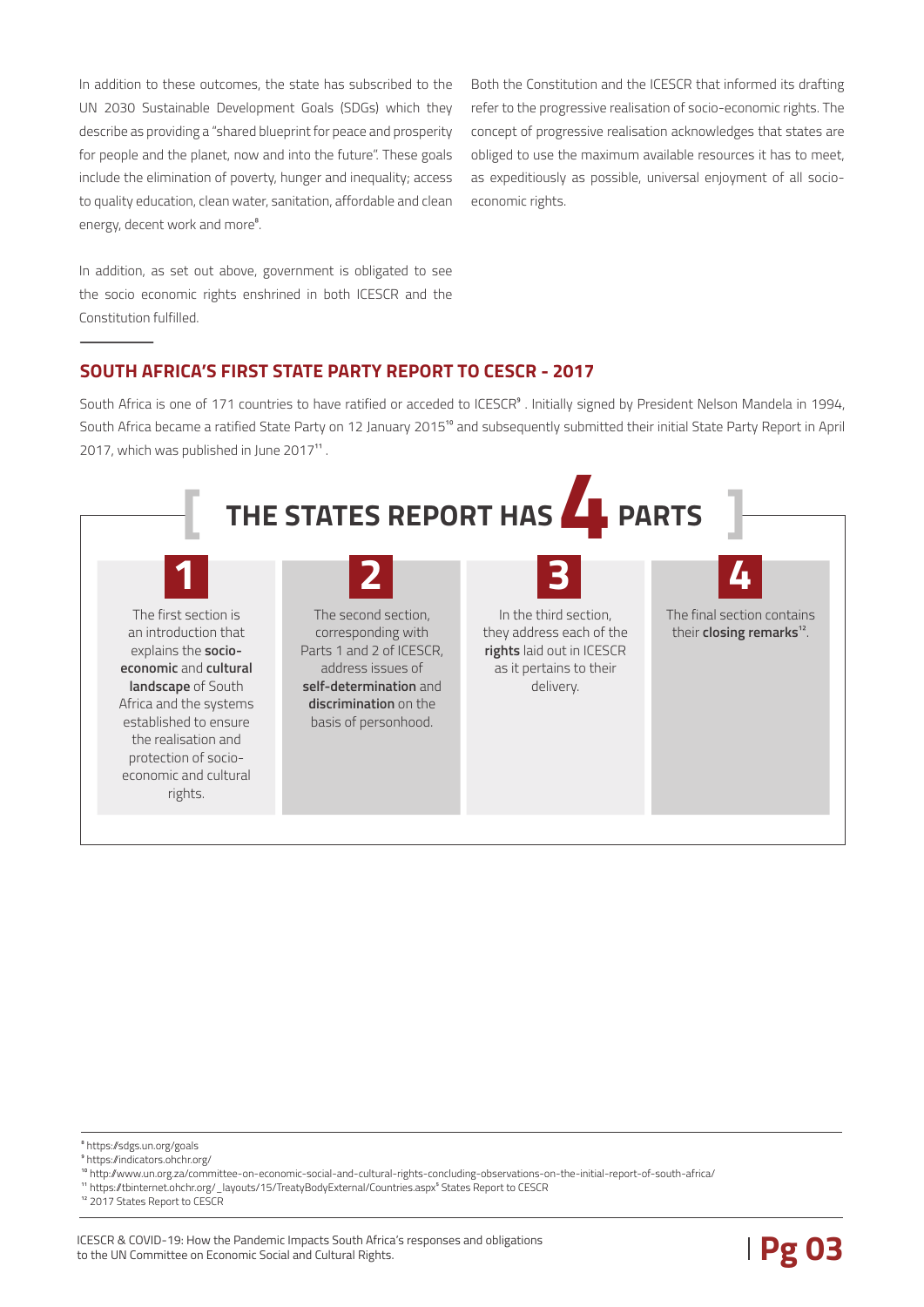## **THE KEY POINTS IN THE REPORT TO CESCR ARE AS FOLLOWS:**

#### **RIGHT TO WORK**

While the constitution does not designate the right to work, it does designate the right to choose a trade<sup>13</sup>. The report acknowledges that while unemployment is very high, they have instituted policies and programs to reduce it by 1 million jobs, especially for youth, women and people with disabilities.

#### **RIGHT TO JUST AND FAVOURABLE WORK CONDITIONS**

The report discusses the impending introduction of the R20 per hour minimum wage, which was introduced after the the report was submitted<sup>14</sup>. It also discusses the policies that mandate safe and equitable work conditions through regulations around safety, sexual harassment, exploitation of children and unemployment insurance.

#### **RIGHT TO JOIN A TRADE UNION**

The report acknowledges the Constitution's recognition of this right and the subsequent right to collective bargaining and protest.

#### **RIGHT TO SOCIAL SECURITY**

While the report acknowledges that the Constitution reflects this right, it highlights the limitation of available resources in the progressive realisation of this right. The report goes on to enumerate the social assistance measures that it has enacted, and explains the agencies and legislature that govern them.

#### **PROTECTION AND ASSISTANCE FOR THE FAMILY**

This section addresses how the Constitution views marriage and its recognition in the religious and sexual orientation spheres, as well as discussing the protections provided to children, the elderly, refugees and asylum seekers, and victims of trafficking.

#### **RIGHT TO AN ADEQUATE STANDARD OF LIVING**

The report acknowledges that the Constitution does not have explicit wording regarding this right as it is understood that the fulfilment of the other socio-economic rights would result in its automatic fulfilment. This section subsequently addresses the delivery on services like the provision of housing and infrastructure, access to food, water and sanitation and a clean, healthy environment.

#### **RIGHT TO HEALTH**

The report addresses reforms to the healthcare system that would allow for the better distribution of resources between private and public medical institutions, make medications more accessible, better address the needs of those with mental and cognitive disabilities, and ensure adequate health warnings are placed on drugs and food. The report discusses the proposed universal healthcare plan, touches on a number of health indicators for development such as life expectancy, infant mortality rate, access to medications for pandemic diseases like TB and HIV/AIDS and explains measures taken to ensure that the elderly and people with disabilities have access to healthcare.

 $13$  Ibid

<sup>14</sup> https://www.gov.za/sites/defaultfiles/gcis\_document/201912/minimumwagebillb9-2019.pdf

ICESCR & COVID-19: How the Pandemic Impacts South Africa's responses and obligations<br>to the UN Committee on Economic Social and Cultural Rights. to the UN Committee on Economic Social and Cultural Rights.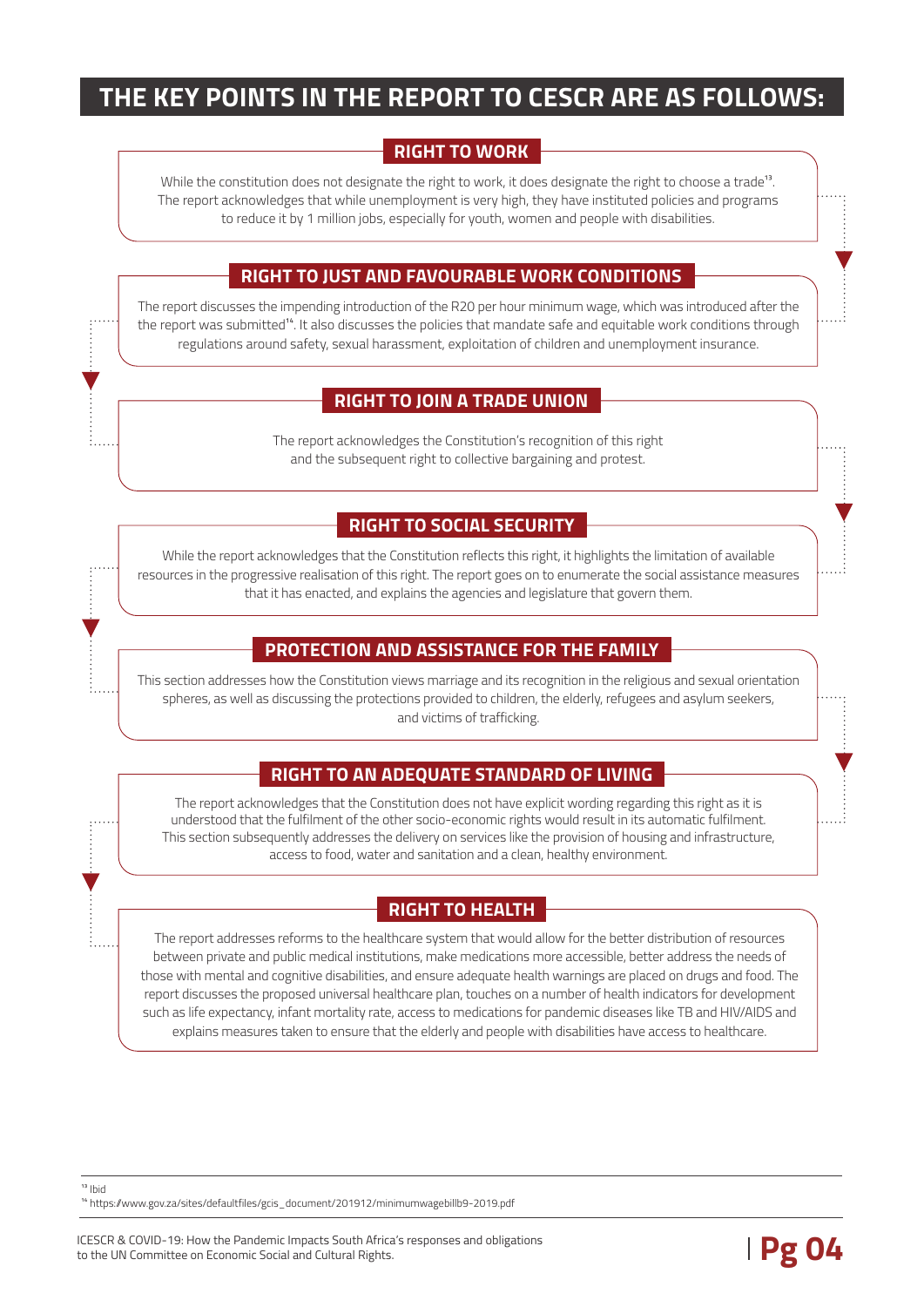#### **RIGHT TO EDUCATION**

The report discloses the measures taken to ensure near universal access to primary and secondary education and to progressively realise universal access to higher education. It also addresses the various policies adopted to reduce drop out rates, such as school feeding plans, fee-free schools, school transport schemes and substance awareness and prevention programmes. The report acknowledges the problems faced, such as resource inequality between schools and the debate around free higher education in the face of the #feesmustfall movement.

### **CULTURAL RIGHTS**

The report acknowledges the State's obligation to to protect the cultural rights of individuals and groups and touches on the policies to install commemorative structures, to encourage engagement in sports and the arts, and to protect libraries.

#### **2018 RATIFICATION CAMPAIGN OF ICESCR CIVIL SOCIETY SHADOW REPORT**

In response to the States Report, CSOs are invited to make submissions to CESCR so they can get a more nuanced and holistic understanding of the enjoyment of the rights in ICESCR.

One such collective of CSOs is South Africa's Ratification Campaign of ICESCR ('the Campaign'). Members of the Campaign include: Black Sash; the Dullah Omar Institute for Constitutional Law, Governance and Human Rights (DOI); the People's Health Movement South Africa (PHM-SA); the Socio-Economic Rights Institute of South Africa (SERI); the Studies in Poverty and Inequality Institute (SPII); the Institute for Poverty, Land and Agrarian Studies (PLAAS); and individual experts from the Wits School of Law Jackie Dugard and Lilian Chenwi<sup>15</sup>.

#### Read the report here: **http://spii.org.za/wp-content/uploads/2019/07/Joint-Submission-to-the-United-Nations-Committee-on-Economic-Social-and-Cultural-Rights-64th-Session.pdf**

The Shadow report developed by the Campaign touches predominantly on points which the Campaign felt reflected either omissions or a lack of understanding of people's lived realities and the effect of policy decisions on them. The concerns raised in this report include:

- 1. The exclusion of the **Optional Protocol** from South Africa's ratification of ICESCR and lack of a given timeline for its ratification. Their recommendation in this regard is the **immediate completion** of the **ratification process.**
- 2. The **lack of explicit protections** for some of the rights covered by ICESCR in the Constitution, which the Campaign recommends remedying by **fully domesticating ICESCR.**
- 3. The potential for the use of the **progressive realisation terminology** as a means of excusing avoidable delays in securing and delivering on rights, especially in a country like South Africa where **inequality** renders so many people **voiceless.**
- 4. That certain policy choices, such as the **increasing of VAT** from **14% to 15%** so as to increase revenue, are not intrinsically pro-poor and are likely to cause **more distress** than **relief** to the most **vulnerable members of society.**
- 5. That the **irregularities** in the social grant system are **unacceptable** and further **jeopardise** the **dignity, security and stability** of the country's most **vulnerable** people.

<sup>15</sup> Joint Submission to the United Nations CESCR 64th session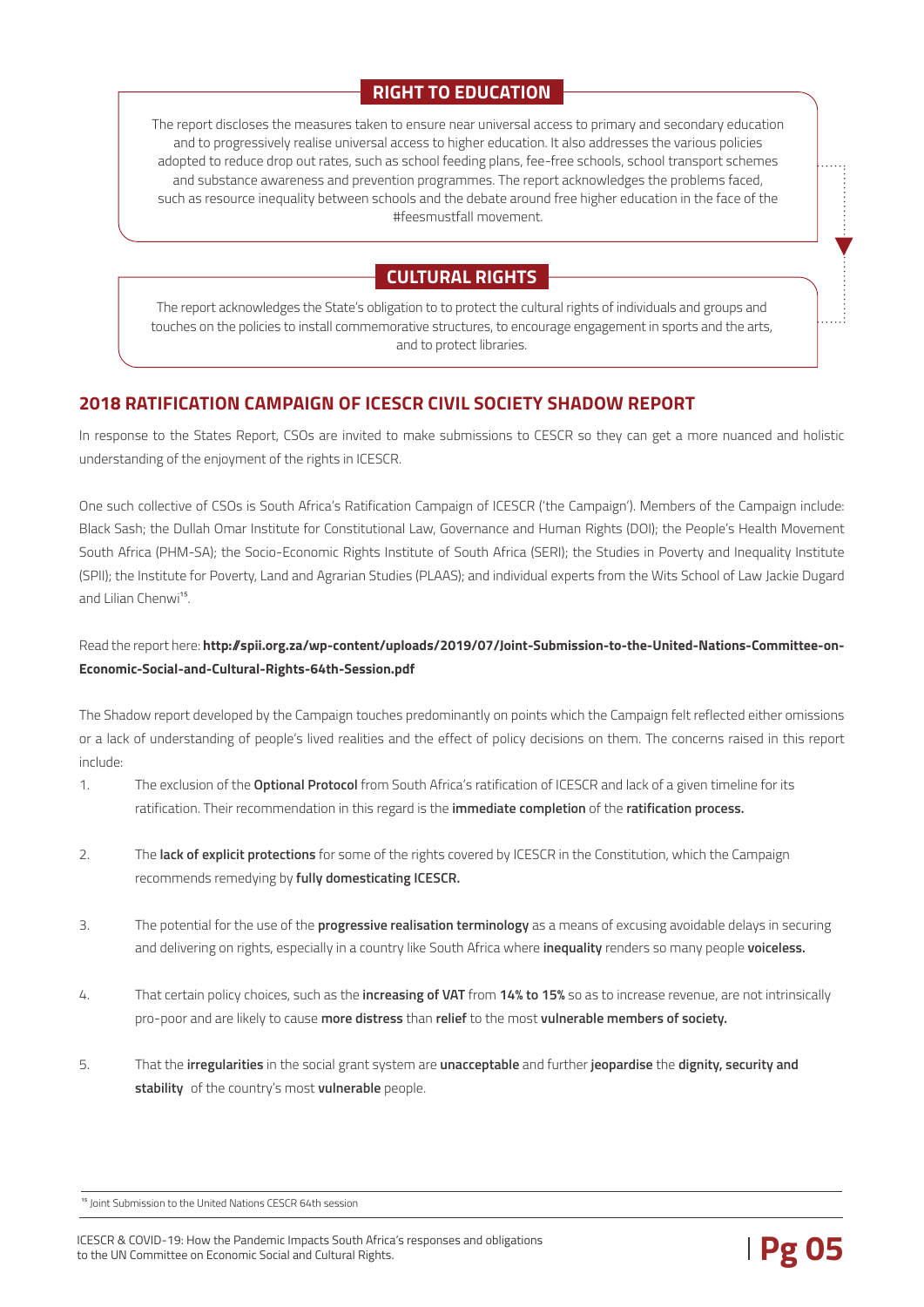- 6. That there are still no **cohesive, interdepartmental plans** to insure **universal food security,** to ensure the **equitable distribution of land** for sustainable food production, and to **protect the public from corporate flouting** of food and food labelling regulations.
- 7. That, while initial great progress has been made in the delivery of housing, many other obstacles exist like the **stagnation of programmes,** frequent and damning reports of **corruption, inadequacy of houses and infrastructure,** and the prevalence of **forced evictions.**
- 8. That the **lack of access to water and sanitatio**n is too closely tied to class and location, namely that it is the **poor** and **rural population** that are the most under serviced.
- 9. That access to **adequate healthcare** is so **deeply unequal** and based entirely on **class** and that remedies to this situation, including the introduction of the **NHI,** need to focus on **redistributing resources** as a matter of **urgency.**

#### **RECOMMENDATIONS TO THE STATE FROM CESCR**

CESCR opened its observations with an acknowledgment of the unique socio-political, economic and cultural nuances that are particular to post-apartheid South Africa and the great progress made since the establishment of democracy. Their subsequent recommendations included:

**- Encouraging the State Party to fully ratify and ensure all the rights in ICESCR -**

**- Drawing attention to the use of the progressive realisation terminology as a means of delaying "immediately realisable" rights -** 

**- Increasing support for the defenders of human rights, including increasing funding for the South African Human Rights Commission and more vigorously supporting the right to protest by trade unions -**

**- Standardising data processes so as to better understand the socio-economic and cultural rights landscape of South Africa -**

**- Encouraging a shift in policy approaches toward a strong focus on reducing inequality and unemployment, eliminating austerity measures, and formalising work and workers in the informal sector -**

**- Creating better systems and policies for the protection or asylum seekers, sex workers and children -**

**- Ensuring equal access to quality healthcare, schooling and housing, especially for the poor and disabled -**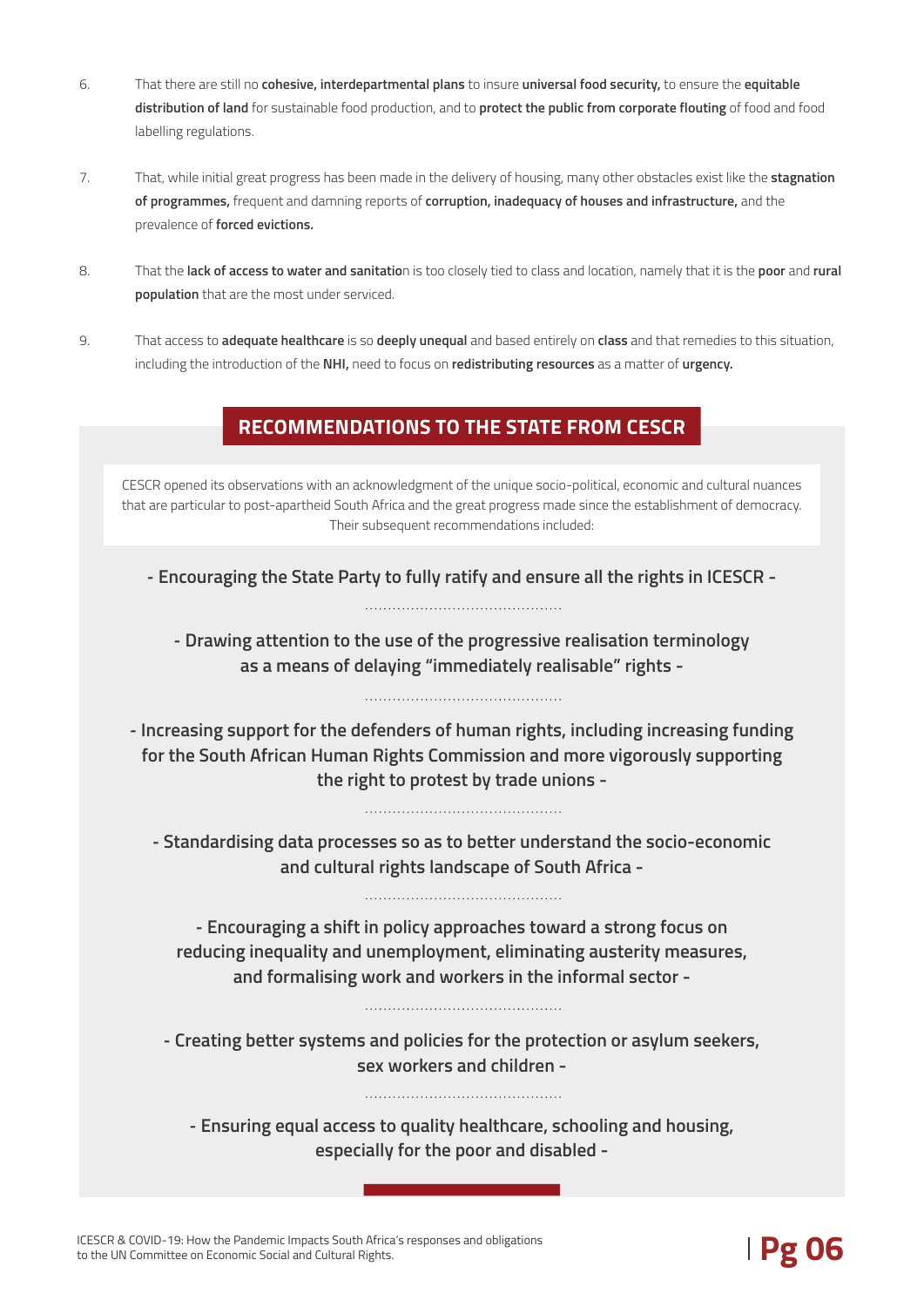#### **CESCR RECOMMENDATIONS AS THEY PERTAIN TO SPII AND PARTNER WORK**

SPII and their partners have been continuously involved in  ${\bf J}$ work around the realisation of socio-economic rights in line with the recommendations of CESCR

SPII's Socio-economic rights monitoring tool functions as a resource for understanding progress made in food security, housing, education, social security, healthcare, sustainability, and water and sanitation. Through this monitoring tool they analyse the existing policies, determine the adequacy of the budgets allocated and evaluate the progress made in providing and protecting said rights<sup>16</sup>.

Through a partnership between the Southern African Social Policy Research Institute (SASPRI), the Labour Research Service (LRS) and SPII, the decent standard of living was developed as a means of gauging the level of income required to fulfil this right.

It also shines a light on whether the policies instituted by the state, such as the various social grants and the minimum wage  $i$ ncrease, are as effectual as the State believes<sup>17</sup>.

Additionally, SPII is a keen advocate for a universal Basic Income Grant (BIG) as an inclusive policy to ensure all people have access to social security<sup>18</sup>. SPII has also hosted the SADC BIG campaign for many years. Their work in this regard revolves around policy research intended to show how necessary and possible this approach is in ensuring dignity, food stability, alleviating poverty, reducing inequality and generally improving quality of life<sup>19</sup>.

#### **EXPERT OPINIONS ON WHAT IS EXPECTED OF THE STATE DURING COVID**

With the advent of COVID-19, everyone from individuals, to businesses, to countries have had to reconsider their plans and projections for 2020 and beyond. It is expected that such a complex global problem would affect States Parties ability to protect and promote socio-economic rights. For the completion of this report, SPII facilitated interviews with Tim Fish-Hodgson of SERI and Fernando Ribeiro Delgado of the Strategic Litigation Working Group with the intention of discovering how they, in their professional capacity, see the pandemic impacting ICESCR.

One of their key insights was that there are no standard mechanisms to enforce ICESCR so, from a legal standpoint, they are suggestions. As Fish-Hodgson points out, their value becomes evident when they are used by the public to hold their governments accountable. The impetus therefore is on CSOs to galvanise interest and, where necessary, outrage around delivery on the rights enshrined in both the Constitution and in ICESCR. In light of the pandemic this is crucial because, as with most crises, it disproportionately affects marginalized communities.

In light of the pandemic, when concerns of preventing loss of life are paramount, responses by governments can either limit or expand socio-economic and cultural rights. In the South African context, for example, many people have been deprived of the right to work by the expedient of the lockdown and social distancing. But as both the experts interviewed pointed out the introduction of the emergency COVID-19 grant, though woefully insufficient, resembles in its essentials the basic income grant that would form part of the right to social security. Delgado also addressed the working conditions of essential workers whose right to work was maintained out of necessity, saying that government and employers then had an obligation to take adequate steps in ensuring that their right to safe working conditions was not undermined.

Another concern raised by Delgado was the role of information in fighting the spread of COVID-19 and what that means for people's privacy. People have raised concerns around Big Data and the information collected in contact tracing, and how that could be used to infringe people's right to privacy. The information collected is critical to preventing the spread of the virus, but considering the haste with which these systems had to be set up, it is virtually impossible for there to have been adequate public consultation and civil society participation in establishing them.

<sup>16</sup> https://spii.org.za/research-and-advocacy/the-socio-economic-rights-monitoring-tool/

<sup>&</sup>lt;sup>17</sup> https://spii.org.za/research-and-advocacy/decent-standard-of-living/

<sup>18</sup> https://spii.org.za/BIG

<sup>19</sup> https://spii.org.za/big/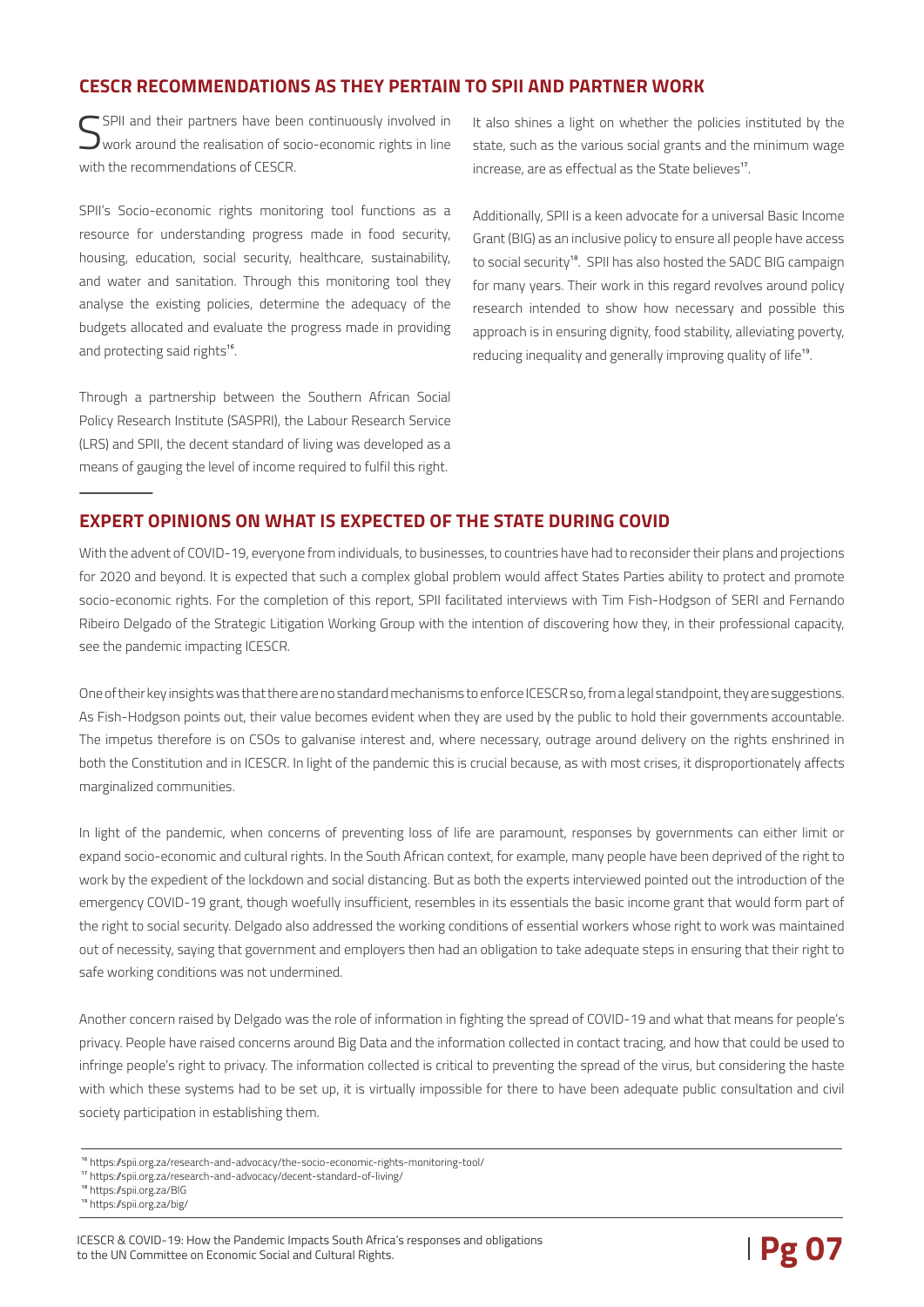Ultimately, both experts concluded that government's responsibility under COVID-19 is to ensure they maintain a rights based focus in their handling of the pandemic. ICESCR, though not legally binding, gives a framework for understanding and protecting socioeconomic and cultural rights and in times like this, governments' choices should emulate ICESCR wherever possible.